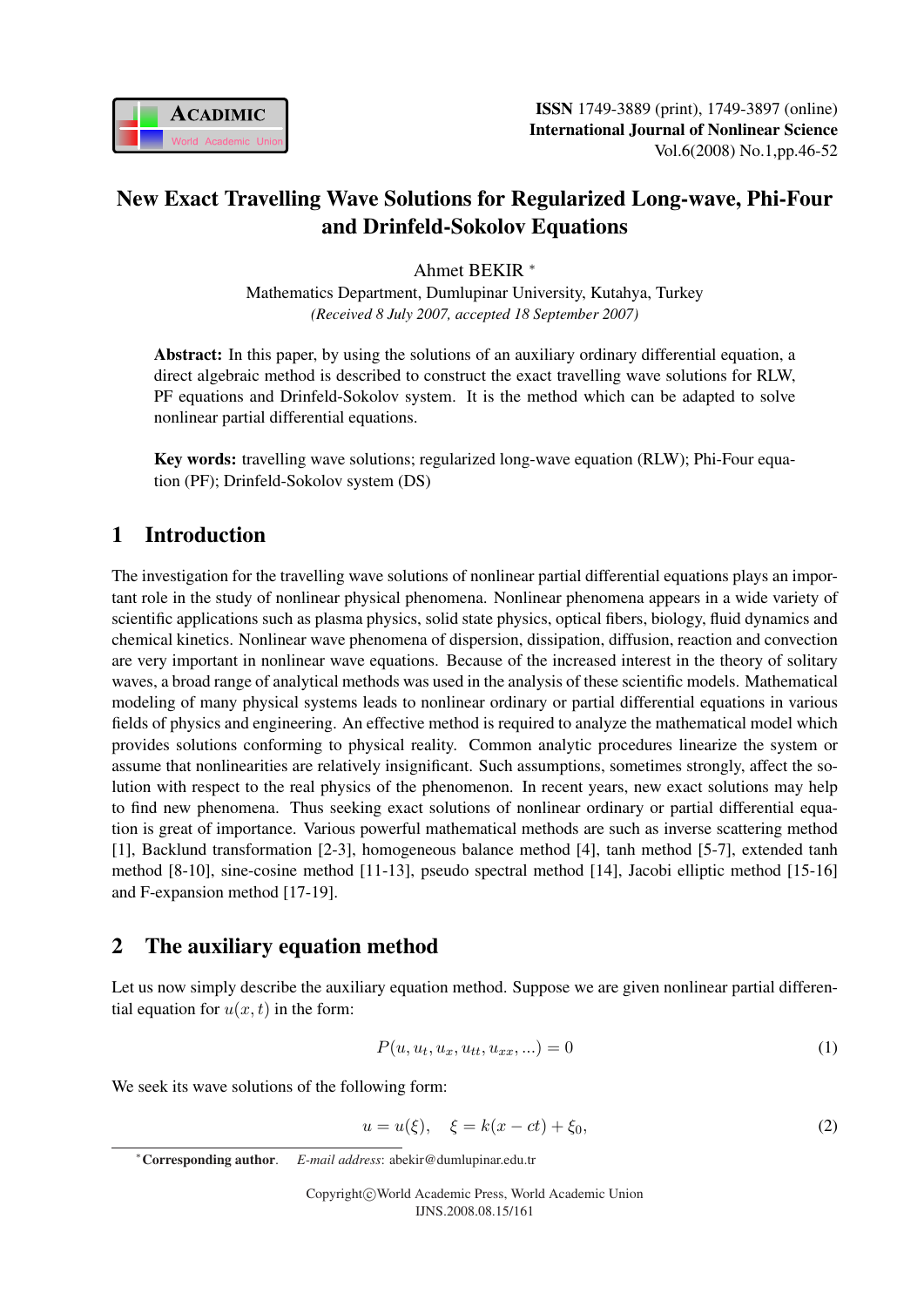where  $\xi_0$  is an arbitrary constant, k and c are the wave number and wave speed, respectively. Under the transformation (2), Eq. (1) becomes an ordinary differential equation as

$$
Q(u, u', u'', u''', \ldots) = 0 \tag{3}
$$

By virtue of the above method we assume that the solution of Eq. (3) is of the form

$$
u(\xi) = \sum_{i=0}^{m} a_i F^i(\xi),
$$
\n(4)

and  $F(\xi)$  is the solution of the auxiliary ordinary differential equation

$$
F'^{2}(\xi) = q_2 F^2(\xi) + q_3 F^3(\xi) + q_4 F^4(\xi),
$$
\n(5)

where  $q_2, q_3, q_4$  are real parameters, and hence holds for  $F(\xi)$ ,

$$
\begin{cases}\nF'F'' = q_2FF' + \frac{3}{2}q_3F^2F' + 2q_4F^3F',\\
F'' = q_2F + \frac{3}{2}q_3F^2 + 2q_4F^3,\\
F''' = q_2F' + 3q_3FF' + 6q_4F^2F'.\n\end{cases}
$$
\n(6)

Integer m in (4) can be determined by considering homogeneous balance between the nonlinear terms and the highest derivatives of  $u(\xi)$  in Eq. (3).

In this paper, we present new types solitary wave solutions of Eq. (5), we shall seek the explicitly solitary wave solutions of some nonlinear evolution equations by using the following new solitary wave solutions of Eq. (5):  $\overline{a}$  $\mathbf{r}$ 

$$
F(\xi) = -\sqrt{\frac{q_2}{4q_4}} \left( 1 \pm \frac{\sinh(\sqrt{q_2}\xi)}{\cosh(\sqrt{q_2}\xi) \pm 1} \right), \quad q_2, q_4 > 0, \ q_3^2 - 4q_2q_4 = 0,\tag{7}
$$

and [20]

$$
F(\xi) = \begin{cases} \frac{-q_2 q_3 \sec h^2(\frac{\sqrt{q_2}}{2}\xi)}{q_3^2 - q_2 q_4 \left(1 - \tanh(\frac{\sqrt{q_2}}{2}\xi)\right)^2}, q_2 > 0, \\ & \\ \frac{2q_2 \sec h(\sqrt{q_2}\xi)}{\sqrt{q_3^2 - 4q_2 q_4} - q_3 \sec h(\sqrt{q_2}\xi)}, q_3^2 - 4q_2 q_4 > 0, q_2 > 0. \end{cases}
$$
(8)

And then by using some significant special solutions of the auxiliary ordinary differential equation, some famous equations are investigated and exact solutions are explicitly obtained with the aid of symbolic computation [17].

As a result, we obtain new explicit solitary wave solutions of some nonlinear evolution equations.

#### 3 Exact travelling wave solutions of RLW equation

The RLW equation is given by

$$
u_t + au_x - 6uu_x - bu_{xxt} = 0 \quad a, b > 0,
$$
\n(9)

where a, b are real constants [11]. Making the transformation  $u(x, t) = u(\xi), \xi = k(x - ct) + \xi_0$ , Eq. (9) becomes

$$
(a - c)u' - 6uu' + bck^2u''' = 0.
$$
\n(10)

Following the balancing act procedure we balance the highest order of derivative term  $u^{\prime\prime\prime}$  with the highest power nonlinear term  $uu'$ , yields  $m = 2$ . Therefore we may choose the solution of Eq. (10) in the form

$$
u(\xi) = a_0 + a_1 F + a_2 F^2,\tag{11}
$$

*IJNS homepage:*http://www.nonlinearscience.org.uk/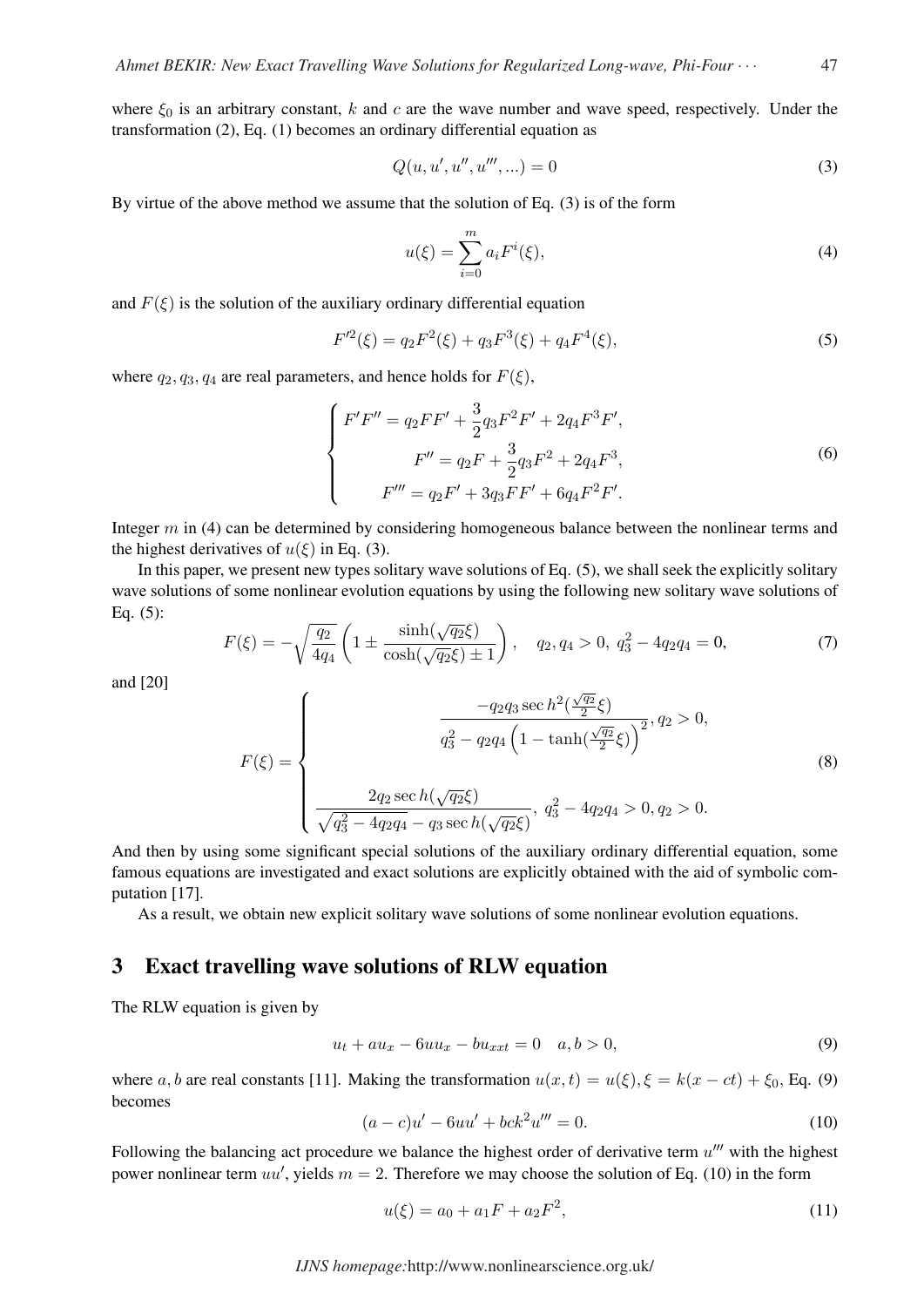where  $a_0$ ,  $a_1$  and  $a_2$  are constants to be determined later. It is easy to deduce that

$$
u' = a_1 F' + 2a_2 FF',\tag{12}
$$

$$
u'' = 6a_2q_4F^4 + (2a_1q_4 + 5a_2q_3)F^3 + (\frac{3}{2}a_1q_3 + 4a_2q_2)F^2 + a_1q_2F,
$$
\n(13)

$$
u''' = 24a_2q_4F^3F' + 3(2a_1q_4 + 5a_2q_3)F^2F' + 2(\frac{3}{2}a_1q_3 + 4a_2q_2)FF' + a_1q_2F',
$$
 (14)

$$
uu' = a_0 a_1 F' + (2a_0 a_2 + a_1^2) FF' + 3a_1 a_2 F^2 F' + 2a_2^2 F^3 F'. \tag{15}
$$

Substituting (12)-(15) into (10), setting each coefficient of  $F^{i}F'$  ( i = 0, 1, 2, 3) to zero, yields a set of equations for  $a_i$ ,

$$
(a - c)a_1 - 6a_0a_1 + bck^2a_1q_2 = 0,
$$
\n(16)

$$
2(a-c)a_2 - 6(2a_0a_2 + a_1^2) + bck^2(3a_1a_3 + 8a_2a_4) = 0,
$$
\n(17)

$$
-18a_1a_2 + 3bck^2(2a_1q_4 + 5a_2q_3) = 0,
$$
\n(18)

$$
-12a_2^2 + 24bck^2a_2q_4 = 0.\t(19)
$$

We obtain

$$
a_0 = \frac{a - c + bck^2q_2}{6}, \quad a_1 = bck^2q_3, \quad a_2 = 2bck^2q_4, \quad 16q_4^2 = 4q_2q_4 + 3q_3^2. \tag{20}
$$

Substituting  $(20)$  into  $(11)$  with  $(7)$  and  $(8)$ , we obtain new solutions of Eq.  $(9)$ 

$$
u_1(\xi) = \frac{a - c + bck^2q_2}{6} - bck^2\sqrt{\frac{4q_4 - q_2}{3}} \left(1 \pm \frac{\sinh(\sqrt{q_2}\xi)}{\cosh(\sqrt{q_2}\xi) \pm 1}\right) + 2bck^2q_4\left(1 \pm \frac{\sinh(\sqrt{q_2}\xi)}{\cosh(\sqrt{q_2}\xi) \pm 1}\right)^2
$$

where  $q_2, q_4 > 0$ , and

$$
u_2(\xi) = \frac{a-c + bck^2q_2}{6} - \frac{bck^2q_2q_3^2 \sec h^2(\frac{\sqrt{q_2}}{2}\xi)}{q_3^2 - q_2q_4(1 - \tanh(\frac{\sqrt{q_2}}{2}\xi)} + 2bck^2q_4\left(\frac{-q_2q_3 \sec h^2(\frac{\sqrt{q_2}}{2}\xi)}{q_3^2 - q_2q_4\left(1 - \tanh(\frac{\sqrt{q_2}}{2}\xi)\right)^2}\right)^2
$$

where  $q_2 > 0$ , and

$$
u_3(\xi) = \frac{a-c + bck^2q_2}{6} - \frac{2bck^2q_2 \sec h(\sqrt{q_2}\xi)}{\sqrt{q_3^2 - 4q_2q_4} - q_3 \sec h(\sqrt{q_2}\xi)} + 2bck^2q_4 \left(\frac{2q_2 \sec h(\sqrt{q_2}\xi)}{\sqrt{q_3^2 - 4q_2q_4} - q_3 \sec h(\sqrt{q_2}\xi)}\right)^2
$$

where  $q_3^2 - 4q_2q_4 > 0, q_2 > 0.$ 

### 4 Exact travelling wave solutions of PF equation

We consider the Phi-four equation

$$
u_{tt} - au_{xx} - u + u^3 = 0, \quad a > 0,
$$
\n(21)

where a is real constant [11]. After making transformation  $u(x,t) = u(\xi), \xi = k(x - ct) + \xi_0$ , Eq. (21) becomes

$$
k2(c2 - a)u'' - u - u3 = 0,
$$
\n(22)

Using the method mentioned above, we balance the highest order of derivative term  $u''$  with the highest power nonlinear term  $u^3$ , yields  $m = 1$ . Therefore we may choose the solution of Eq. (22) in the form

$$
u(\xi) = a_0 + a_1 F,\tag{23}
$$

*IJNS email for contribution:* editor@nonlinearscience.org.uk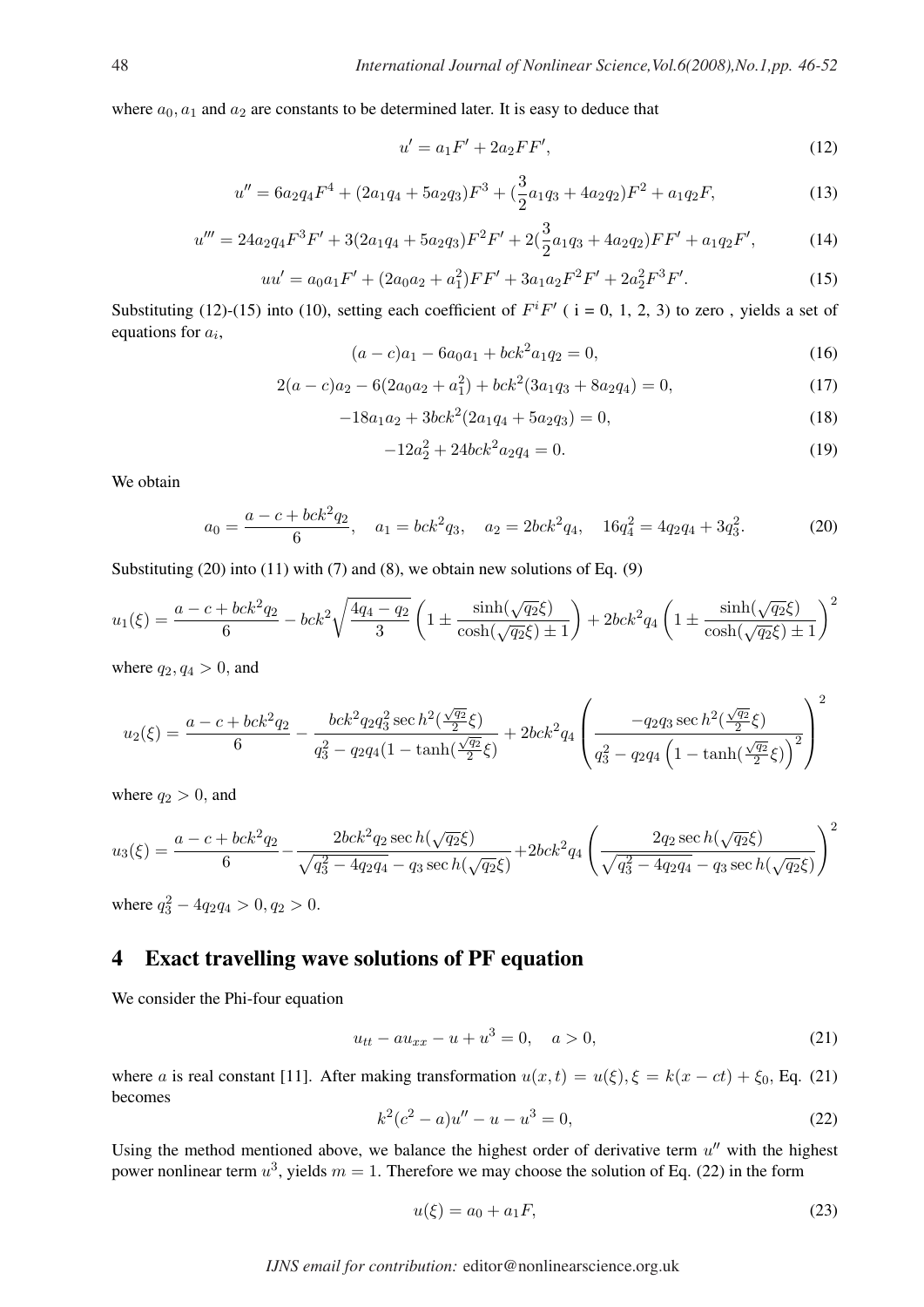where  $a_0$  and  $a_1$  are constants to be determined later. It is easy to deduce that

$$
u' = a_1 F',\tag{24}
$$

$$
u'' = a_1 F'' = a_1 (q_2 F + \frac{3}{2} q_3 F^2 + 2q_4 F^3),
$$
\n(25)

Substituting (24)-(25) into (22), setting each coefficient of  $F^i$  ( $i = 0, 1, 2, 3$ ) to zero, yields a set of equations for  $a_0, a_1$ ,

$$
-a_0 + a_0^3 = 0,\t\t(26)
$$

$$
k^2(c^2 - a)a_1q_2 - a_1 + 3a_0^2a_1 = 0,
$$
\n(27)

$$
\frac{3}{2}k^2(c^2 - a)a_1q_3 + 3a_1^2a_0 = 0,
$$
\n(28)

$$
2k^2(c^2 - a)a_1q_4 + a_1^3 = 0.
$$
\n(29)

We obtain

Case A:

$$
a_0 = \pm 1, \quad a_1 = \frac{q_3}{q_2}, \quad k^2(c^2 - a)q_2 + 2 = 0. \tag{30}
$$

Case B:

$$
a_0 = \pm 1
$$
,  $a_1 = \pm 2\sqrt{\frac{q_4}{q_2}}$ ,  $k^2(c^2 - a)q_2 + 2 = 0$ . (31)

Substituting (30) and (31) into (23) with (7) and (8), we obtain new solutions of Eq. (21) Case A:

$$
u_1(\xi) = \pm 1 - \left(1 \pm \frac{\sinh(\sqrt{q_2}\xi)}{\cosh(\sqrt{q_2}\xi) \pm 1}\right)
$$

where  $q_2 > 0$ ,  $q_3^2 - 4q_2q_4 = 0$ , and

$$
u_2(\xi) = \pm 1 - \frac{q_3^2 \sec h^2(\frac{\sqrt{q_2}}{2}\xi)}{q_3^2 - q_2 q_4 \left(1 - \tanh(\frac{\sqrt{q_2}}{2}\xi)\right)^2}
$$

where  $q_2 > 0$ , and

$$
u_3(\xi) = \pm 1 + \frac{2q_3 \sec h(\sqrt{q_2}\xi)}{\sqrt{q_3^2 - 4q_2q_4} - q_3 \sec h(\sqrt{q_2}\xi)}
$$

where  $q_3^2 - 4q_2q_4 > 0, q_2 > 0.$ Case B:

$$
u_1(\xi) = \pm 1 \pm \left(1 \pm \frac{\sinh(\sqrt{q_2}\xi)}{\cosh(\sqrt{q_2}\xi) \pm 1}\right)
$$

where  $q_2 > 0$ , and

$$
u_2(\xi) = \pm 1 \pm 2 \frac{\sqrt{q_2 q_4} q_3 \sec h^2(\frac{\sqrt{q_2}}{2}\xi)}{q_3^2 - q_2 q_4 \left(1 - \tanh(\frac{\sqrt{q_2}}{2}\xi)\right)^2}
$$
(32)

where  $q_2, q_4 > 0$ , and

$$
u_3(\xi) = \pm 1 \pm 4 \frac{\sqrt{q_2 q_4} \sec h(\sqrt{q_2} \xi)}{\sqrt{q_3^2 - 4q_2 q_4} - q_3 \sec h(\sqrt{q_2} \xi)}
$$

where  $q_3^2 - 4q_2 q_4 > 0, q_2, q_4 > 0.$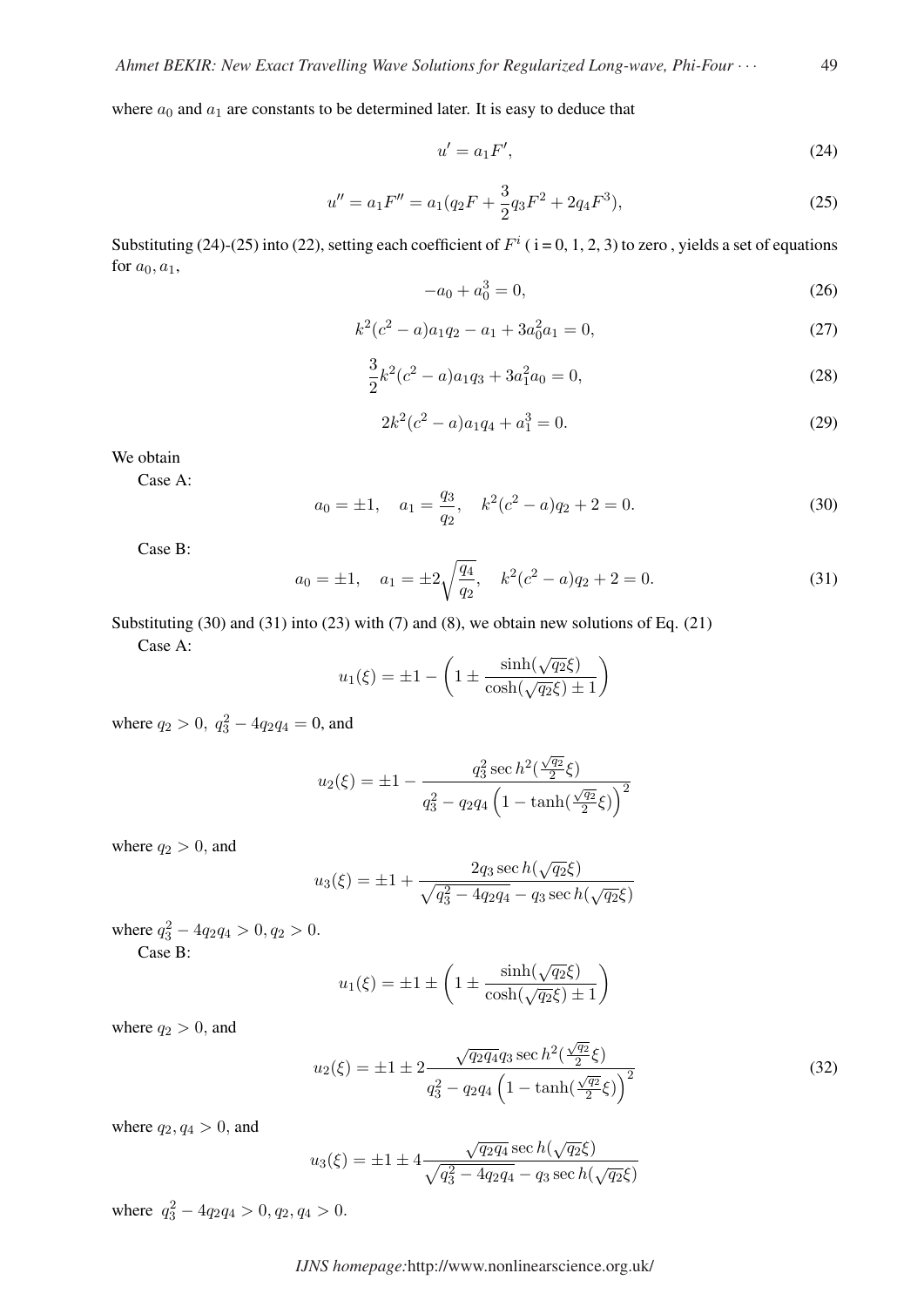#### 5 Exact travelling wave solutions of DS system

We next consider the Drinfeld-Sokolov system

$$
u_t + (v^2)_x = 0,
$$
  
\n
$$
v_t - av_{xxx} + 3bu_x v + 3du v_x = 0.
$$
\n(33)

where a, b and d are real constants [21]. Using the wave variable  $\xi = k(x - ct) + \xi_0$ , the system (33) is carried to a system of ODEs

$$
-cku' + (v2)' = 0,cv' + ak2v''' - 3bvu' - 3duv' = 0.
$$
 (34)

Integrating the first equation in the system and neglecting the constant of integration we find

$$
cku = v^2. \t\t(35)
$$

Substituting (35) into the second equation of the system and integrating we find

$$
c^2kv + ack^3v'' - (2b+d)v^3 = 0.
$$
\n(36)

Balancing  $v''$  with  $v^3$  in (34) gives

$$
n+2=3n,
$$
  
\n
$$
m=2n.
$$
\n(37)

so that

$$
m = 2,
$$
  
\n
$$
n = 1.
$$
\n(38)

The auxiliary equation method (4) admits the solution of Eq. (33) in the form

$$
v(\xi) = b_0 + b_1 F,\t\t(39)
$$

where  $b_0$  and  $b_1$  are constants to be determined later. It is easy to deduce that

$$
v' = b_1 F',\tag{40}
$$

$$
v'' = b_1 F'' = b_1 (q_2 F + \frac{3}{2} q_3 F^2 + 2q_4 F^3),
$$
\n(41)

Substituting (40)-(41) into (36), setting each coefficient of  $F^i$  (i=0, 1, 2, 3) to zero, yields a set of equations for  $b_0$ ,  $b_1$ ,

$$
kc^2b_0 - (2b+d)b_0^3 = 0,
$$
\t(42)

$$
kc2b1 - 3(2b + d)b1b02 + ack3b1q2 = 0,
$$
\n(43)

$$
\frac{3}{2}ack^3b_1q_3 - 3(2b+d)b_1^2b_0 = 0,
$$
\n(44)

$$
2ack3b1q4 - (2b + d)b13 = 0.
$$
\n(45)

We obtain

$$
b_0 = \pm \frac{c\sqrt{k}}{\sqrt{2b+d}}, \quad b_1 = \pm \frac{k\sqrt{2ackq_4}}{\sqrt{2b+d}}, \quad q_3^2 = 4q_2q_4. \tag{46}
$$

Substituting (46) into (36) with (35) and (39), we obtain new solutions of Eq. (33)

$$
u_1(\xi) = \pm \frac{c}{2b + d} \left( 1 \pm \frac{\sinh(\sqrt{q_2}\xi)}{\cosh(\sqrt{q_2}\xi) \pm 1} \right)^2,
$$
  

$$
v_1(\xi) = \pm \frac{c\sqrt{k}}{\sqrt{2b + d}} \left( 1 \pm \frac{\sinh(\sqrt{q_2}\xi)}{\cosh(\sqrt{q_2}\xi) \pm 1} \right).
$$

where  $q_2 > 0$ .  $q_3^2 = 4q_2q_4$ . Due to this there is no solution providing Eq. (8).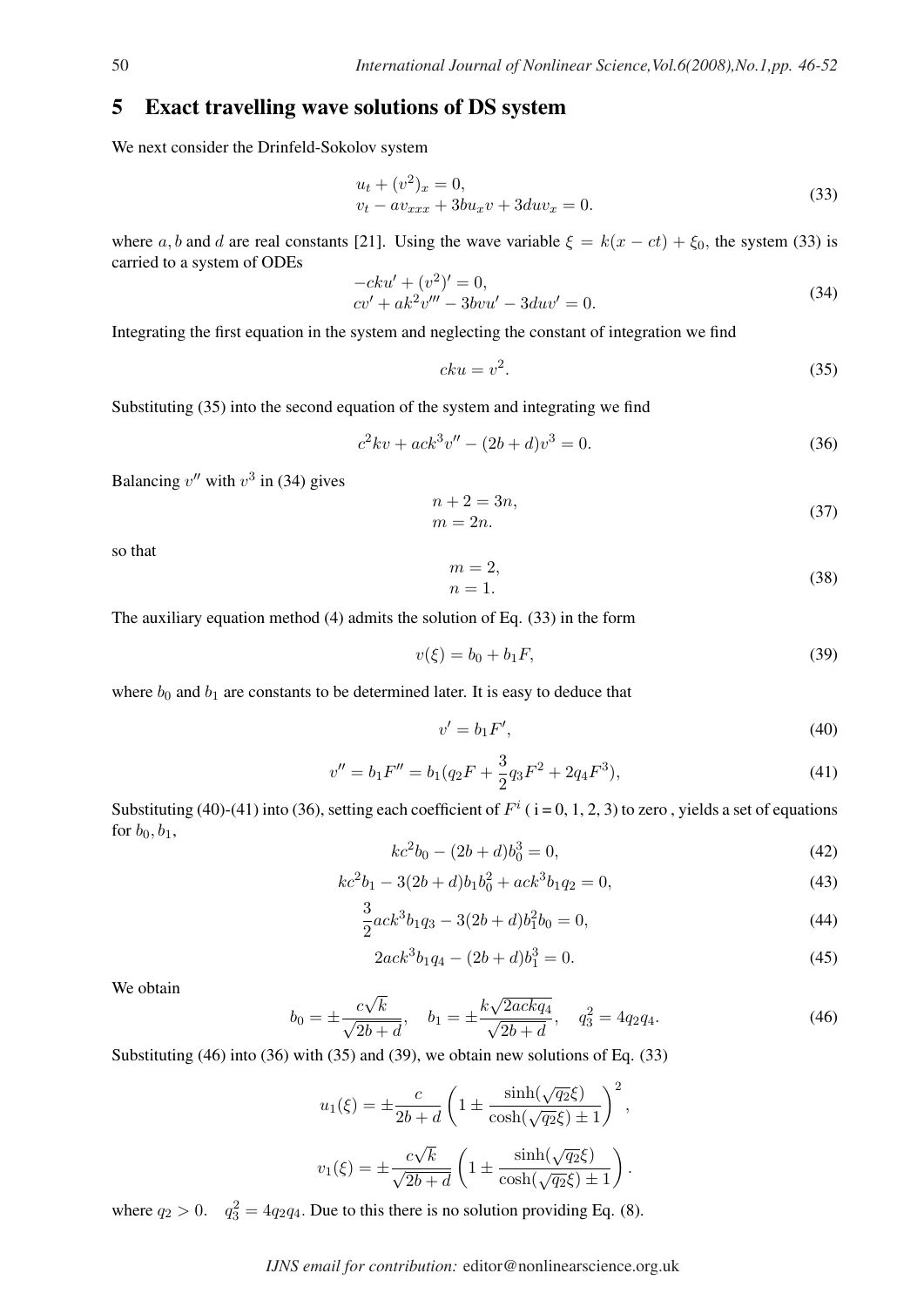#### 6 Conclusion

The auxiliary equation method was succesfully used to establish solitary wave solutions. Many well known nonlinear wave equations were handled by this method to show the new solutions compared to the solutions obtained in [12],[21]. The performance of the auxiliary equation method is reliable and effective and gives more solutions. The applied method will be used in further works to establish more entirely new solutions for other kinds of nonlinear wave equations. The availability of computer systems like *Mathematica* or *Maple* facilitates the tedious algebraic calculations. The method which we have proposed in this letter is also a standard, direct and computerizable method, which allows us to do complicated and tedious algebraic calculation.

#### References

- [1] M. J. Ablowitz, P. A. Clarkson: Solitons, nonlinear evolution equations and inverse scattering transform.*Cambridge University Press, Cambridge.*(1990)
- [2] M. Wadati: Introduction to solitons, Pramana.*J. Phys.*57(5-6):841-847(2001)
- [3] Lu, D., Hong, B., Tian, L.: Backlund transformation and n-soliton-like solutions to the combined KdV-Burgers equation with variable coefficients.*International Journal of Nonlinear Science.*2:3-10(2006)
- [4] Wang, L., Zhou, J., Ren, L.: The exact solitary wave solutions for a family of BBM equation.*International Journal of Nonlinear Science.*1:58-64 (2006)
- [5] W. Malfliet: The tanh method: I. Exact solutions of nonlinear evolution and wave equations. *Physica Sprica.* 54:569-575(1996)
- [6] A.M. Wazwaz: The tanh method for travelling wave solutions of nonlinear equations.*Applied Mathematics and Computation.*154:713-723(2004)
- [7] E. Yusufoglu, A. Bekir: Exact solutions of coupled nonlinear evolution equations.*Chaos, Solitons & Fractals.*37(3): 842-848(2008)
- [8] Fan, E.: Extended tanh-function method and its applications to nonlinear equations.*Phys. Lett. A.*277:212(2000)
- [9] S.A. El-Wakil, M.A. Abdou: New exact travelling wave solutions using modified extended tanhfunction method. *Chaos, Solitons & Fractals.* 31(4): 840–852(2007)
- [10] E. Yusufoglu, A. Bekir: On the extended tanh method applications of nonlinear equations. *International Journal of Nonlinear Science.* 4(1):10-16(2007)
- [11] A.M. Wazwaz: A sine-cosine method for handling nonlinear wave equations. *Math. and Comput. Modelling.* 40:499-508(2004)
- [12] Wazwaz, A.M: The sine-cosine method for obtaining solutions with compact and noncompact structures. *Applied Mathematics and Computation.* 159(2):559-576(2004)
- [13] E. Yusufoglu, A. Bekir: Solitons and periodic solutions of coupled nonlinear evolution equations by using sine-cosine method. *International Journal of Computer and Mathematics.* 83(12):915-924(2006)
- [14] P. Rosenau, J.M Hyman.: Compactons: solitons with finite wavelengths. *Phys. Rev. Lett..* 70(5):564- 567(1993)
- [15] E. Fan, Y. C. Hon: A series of travelling wave solutions for two variant Boussinesq equations in shallow water waves. *Chaos Soliton & Fractals.* 15(3):559-566(2003)